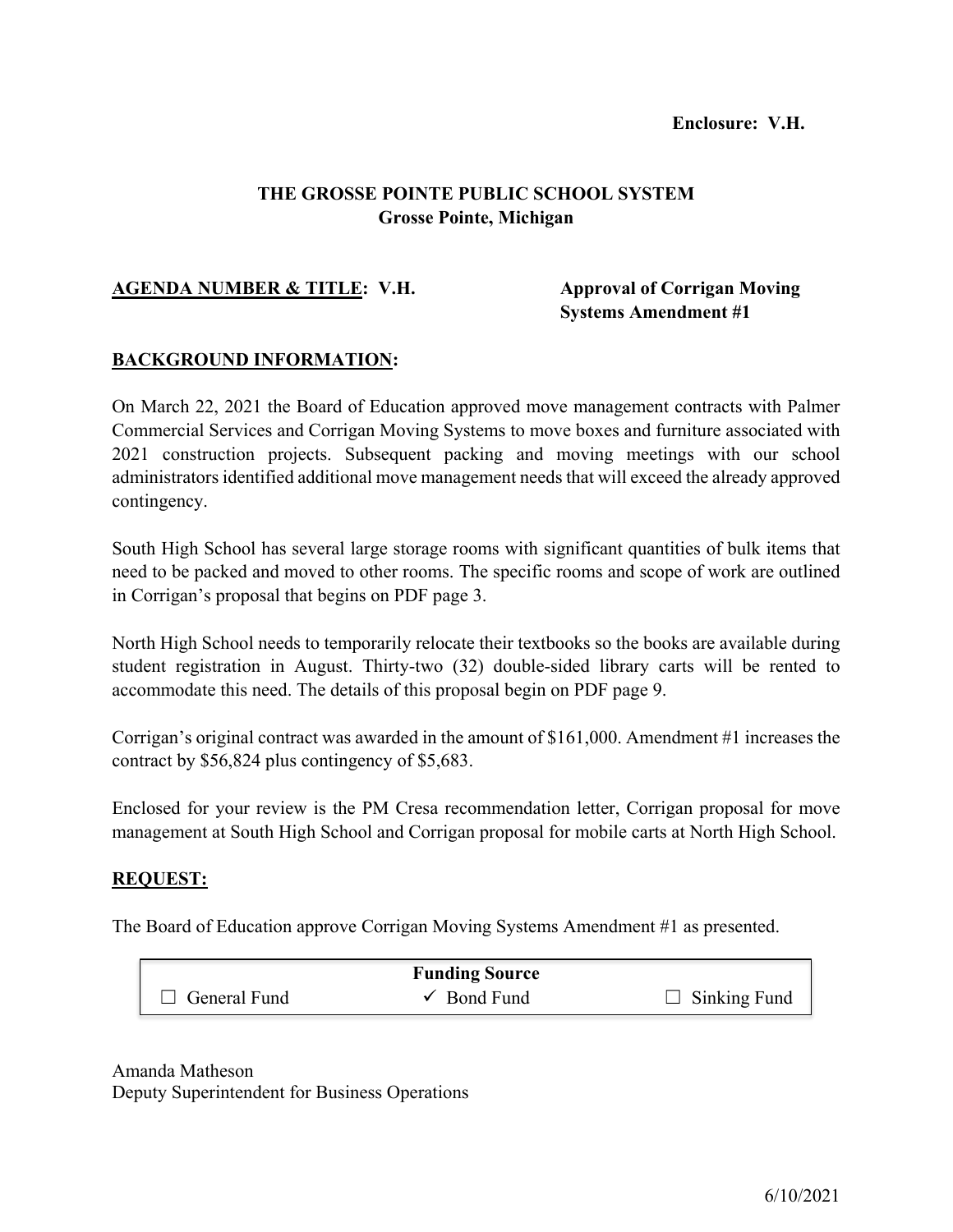

May 20, 2021

Ms. Amanda Matheson Deputy Superintendent for Business Operations via email: mathesa@gpschools.org Grosse Pointe Public School System 389 St. Clair Avenue Grosse Pointe, MI 48230

RE: 2018 Grosse Pointe Public School System Bond Program **2021 Move Management – Corrigan Amendment #1 Recommendation: GP South Move Management and GP North Mobile Carts**

Dear Ms. Matheson:

This letter transmits an update from Plante Moran Cresa (PMC) as it relates to the assignment to assist and advise the Grosse Pointe Public School System (GPPSS) in the procurement of Move Management companies for the 2021 construction projects (Project). This update represents the mutual efforts of PMC and GPPSS administration (The Project Team) to evaluate a change to Corrigan Moving Systems contract agreement previously approved by the Board of Education.

#### **RECOMMENDATION**

The Project Team is recommending Corrigan's proposed fee of **\$49,980** plus a 10% contingency in the amount of **\$4,998** be approved for the GP South H.S. move management to prepare for the Summer 2021 construction. Several meetings between GP South staff, facilities and PMC took place to define work scope responsibilities for Corrigan and the GPPSS District. Corrigan's work scope is defined in their attached proposal letter.

The Project Team also recommends the approval of Corrigan's proposal to provide mobile book storage carts for GP North in the amount of **\$6,844** plus a 10% contingency of **\$685.** 

The total amendment amount of **\$56,824** and contingency of **\$5,683** will be paid from the 2018 Bond proceeds.

Should you have any questions regarding this recommendation described above, please do not hesitate to contact me at 248-766-0996 or [robert.stempien@plantemoran.com.](mailto:robert.stempien@plantemoran.com)

Sincerely, PLANTE MORAN CRESA

Robert Stempien, AIA Sr. Vice President

Attachments: Commercial Proposal – Corrigan Grosse Pointe Public Schools System GP South Moving 2021 Commercial Proposal – Corrigan Grosse Pointe Public Schools System GP North- Bookstore Library Carts

CC: Denise Sharples, GPPSS Paul Theriault, PMC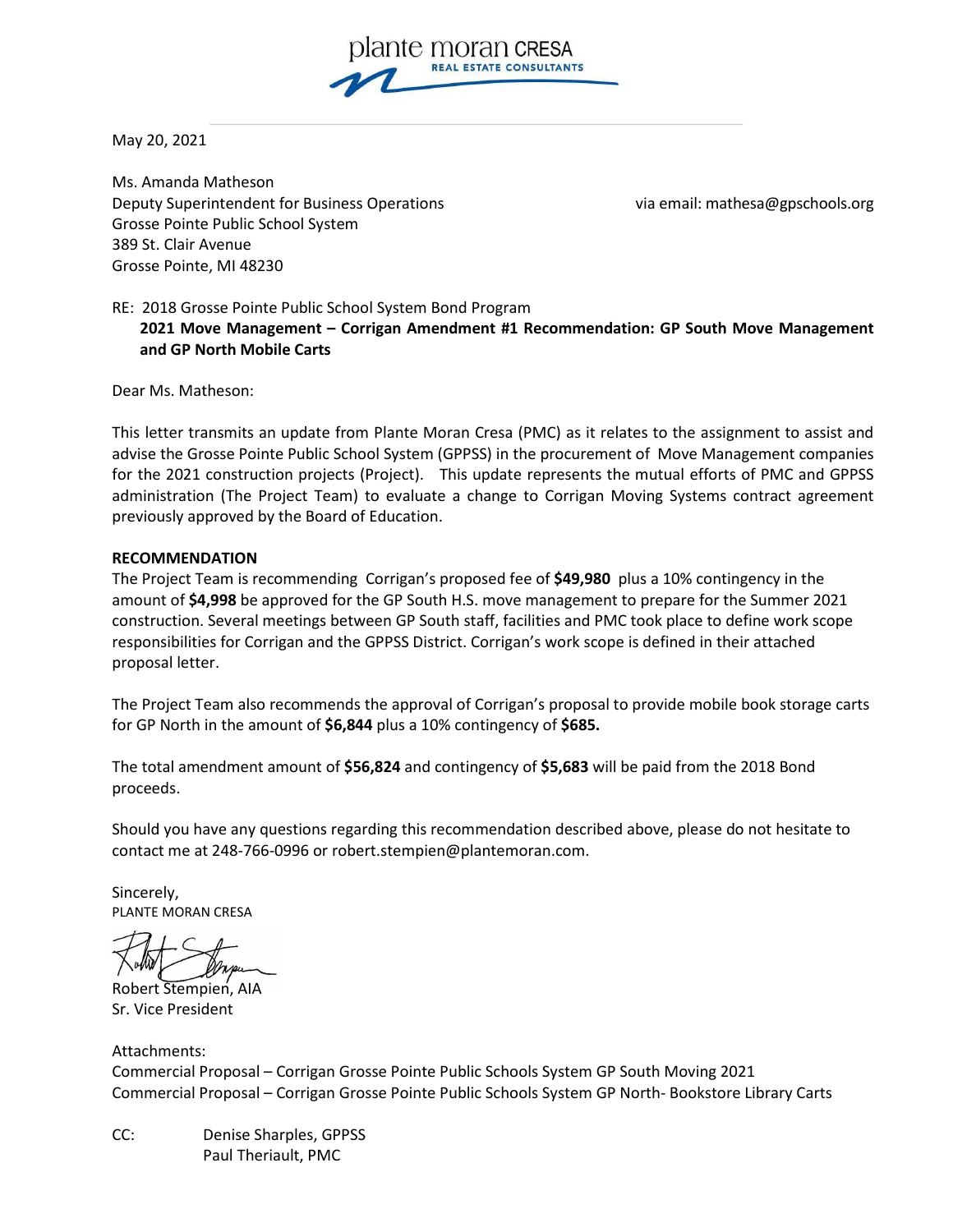

23923 Research Drive Farmington Hills MI 48335 (800) 267-7442

# *Commercial Relocation Proposal*

## **Date of Proposal**

May 20, 2021

### **Grosse Pointe Public School System**

### **Origin**

Grosse Pointe South High School

Rooms 152, 152A, 152B, 168, 169, 170, 172, 174, 176, 178, 180, 182, 186, 188, 190, Band Uniform Storage, Music Storage, School Store, Men's Dressing Room, Women's Dressing Room, Band Room including upper level, Concessions, CIC, Gym Storage 50C, Room D ( officials room), Storage 5C ( gym lobby), Gym Lobby, Athletic Training Room and Offices, Room 139, Women's Locker Room, TV Production, Rehearsal Room #1.

**Note – Athletic Storage Room #26 to be handled by the coaches and players – Corrigan to provide 4 Corrigan Cubes for use.**

### **Destination**

Internal shift, hallways, MPR ( black box), Corrigan Cubes, Gym Stage, Temporary space off-site

### **Dates of service**

June 18, 19, 24, 25 & 28, 2021; on-site 8am – 4:30pm

### **Scope of Work**

Over the course of 5 days supply the necessary supervision, labor, equipment, materials and on-site storage containers to pack and clear areas as directed for new plumbing, electrical and mechanical – label, diagram and take pictures as needed for move back – customer representation required through out the moving process – detailed floor plans required clearly showing where work is to be performed – clear and free access required – provide the necessary supervision, labor and equipment to move everything back to it's original location – provide full replacement value protection for any accidental loss or damage.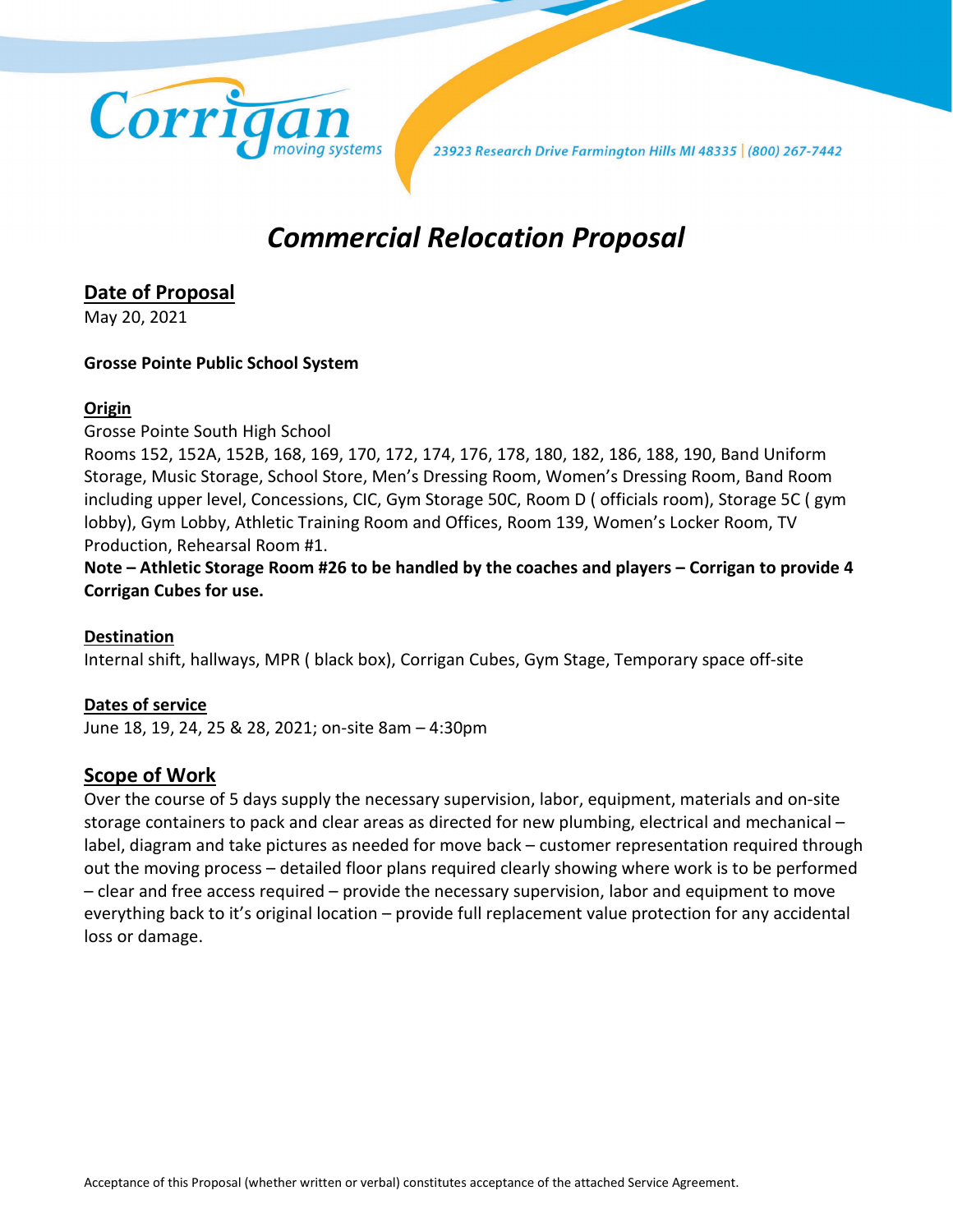### **Proposed Rates**

Move out – 1 super., 1 driver, 1 installer, 4 helpers, 2 trucks 47hrs @ \$370.00 \$17,390.00 Materials/equipment ( boxes, carts,tape, stretchwrap) \$7,500.00 Corrigan Cubes 8 @ \$875.00 \$7,000.00 Move back – 1 super., 1 driver, 1 installer, 4 helpers, 2 trucks 47hrs @ \$370.00 \$17,390.00 Liability \$200,000.00 full replacement value protection \$700.00

**Total \$49,980.00**

**CUSTOMER: CORRIGAN:**

Signature: etc. All the state of the state of the Signature: Signature:

Printed:\_\_\_\_\_\_\_\_\_\_\_\_\_\_\_\_\_\_\_\_\_\_\_\_\_\_ Printed:\_\_\_\_\_\_\_\_\_\_\_\_\_\_\_\_\_\_\_\_\_\_\_\_\_\_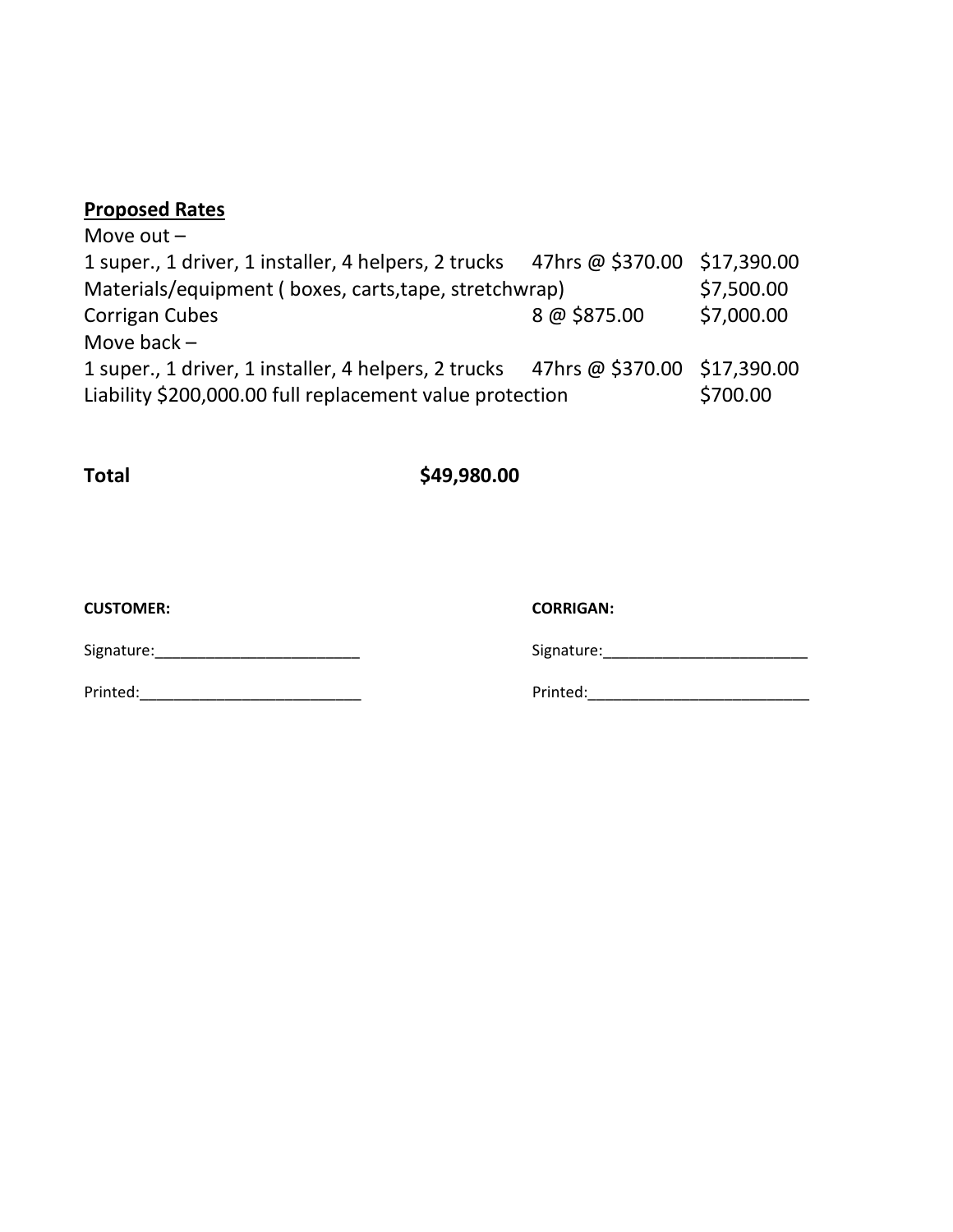#### **SERVICE AGREEMENT**

This Service Agreement (**"Agreement"**) is made on the date shown on the attached Transportation and Storage Proposal ("**Proposal**"), by and between Corrigan Moving Systems, (**"Corrigan"**), and "**Customer"**. **Customer** and **Corrigan** intend that this **Agreement** shall govern any and all shipments accepted for delivery or storage by **Corrigan**.

**Customer** desires to utilize **Corrigan** to perform motor carrier services and warehousing ("**Transportation and Storage Services**") for the transportation and storage of any and all any finished or raw articles, materials, goods and/or commodities (**"Product"**) owned by; sold to or under the control of **Customer,** which may be tendered to **Corrigan** for transport. **Corrigan** desires to perform **Transportation Services** contemplated by this **Agreement,** subject to the terms and conditions described below. In consideration of the mutual covenants contained herein, and other good and valuable consideration, the receipt and sufficiency of which is hereby acknowledged, **Customer** and **Corrigan** agree as follows:

**1. Scope of Services. Corrigan** will perform the **Transportation and Storage Services** set forth in the attached **Proposal.** The **Proposal** describes the specific **Services** to be performed by **Corrigan** for **Customer**. Acceptance of the **Proposal** constitutes acceptance of this **Agreement.**

#### **2. Obligations and Covenants.**

- **A.** At all times during the term of this **Agreement, Corrigan** represents and warrants it shall:
	- (i) Provide sufficient personnel, equipment and materials to perform **Transportation and Storage Services**;
	- (ii) Use reasonable care and diligence as a skilled and experienced motor carrier and warehouse to minimize loss, damage, delay and destruction of **Products** transported;
	- (iii) Assume full responsibility for payment of all freight bills and other invoices for transportation, and other services, performed for its benefit by underlying drayage agents, contractors, and line-haul motor carriers.
	- (iv) Provide the **Transportation Services** promptly, efficiently, and safely with reasonable dispatch and an appropriate degree of professional care, skill and diligence, so as to meet the agreed upon delivery schedules.

**Corrigan** may refuse to handle or transport any **Product** it reasonably determines is not safe for handling or transportation and shall inform **Customer** promptly of any such refusal and the reasons therefore.

- **B.** At all times during the term of this **Agreement, Customer** shall:
	- (i) Own or have obtained necessary legal right and license to acquire, own, market, sell and ship **product** subject to this **Agreement**;
	- (ii) Pay to **Corrigan** for the **Transportation and Storage Services** performed under this **Agreement** in full compliance with paragraph 3, below and with the rates and charges set forth in the **Proposal**, attached;
	- (iii) Inform **Corrigan** of any changes that would affect the amount of work to be performed, including but not limited to, changes in schedule or any change in address of the point of origin or the destination;
	- (v) **I**dentify all **Product** tendered to **Corrigan** for transportation or storage, especially with regard to HAZMAT.
	- (vi) Accept financial responsibility for all delays in completion of the transportation caused by circumstances beyond **Corrigan's** control. Such circumstances include, but are not limited to, adverse weather conditions, highway obstructions, faulty or impassible highways or lack of capacity of a highway or bridge, riots, strikes, or military activities, malfunctioning of **Customer's** onsite equipment, impairment of access, unforeseen delays at the dock area, non-operation of elevators, presence of **Customer's** personnel, blocked entrances, additional items to be moved, changed plans of movement and inaccurate furniture placement graphs.

Notwithstanding any other provision of this **Agreement, Customer** agrees to indemnify **Corrigan** against any property loss, damage or injury, death or other liability, including fines, attorney's fees and related expenses, resulting from **Customer's** non-compliance with the obligations set forth in paragraph 2(B).

**3. CORRIGAN'S CHARGES**. **Corrigan's** charges for labor, equipment, and materials in connection with the **Transportation and Storage Services** are set forth in the **Proposal**. Rates are based on factors set forth in the **Proposal**, which is included as part of this **Agreement**. Such rates, charges and rules, if any, shall apply to all **Product** shipped or received by **Customer** and/or third parties for **Customer's** account transported by **Corrigan,** either directly or indirectly, under this **Agreement.** Final charges will be based on actual time and materials. Labor rates are based on portal to portal time, expect as noted in the **Proposal**. Failure to notify **Corrigan** of cancellation or changes at least twenty-four (24) hours in advance to any scheduled **Transportation and Storage Services** may result in additional charges.

The parties hereto intend that all shipments hereunder shall be on a "freight prepaid" basis. To the extent of any shipments accepted by **Corrigan** that are shipped by **Customer** on a "collect" basis, **Customer** guarantees to **Corrigan** full and complete payment of any such charges in the event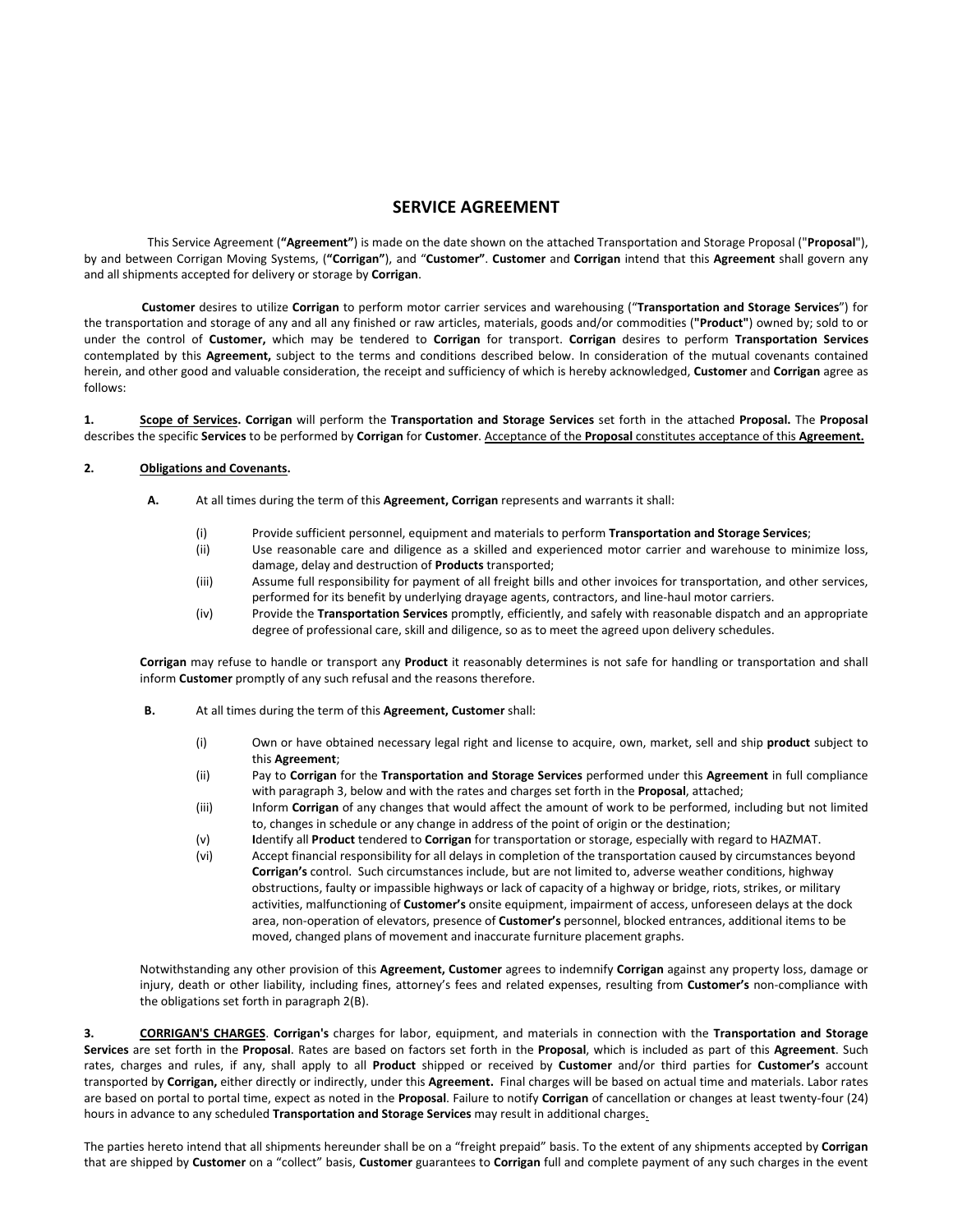that the consignee fails to pay same.

**Customer** is expected to make all payments no later than thirty (30) days from **Customer's** receipt of each invoice (freight bill). Late charges will begin thirty (30) days after the invoice (freight bill) is presented to the **Customer** and are one and one half percent (1 ½ %) per month on the unpaid balance until the final payment is made. **Corrigan** reserves the right to withhold services under this **Agreement** until all balances are paid.

**4. TRANSPORTATION AND STORAGE DOCUMENTATION.** Each shipment hereunder shall be evidenced by a bill of lading, acknowledgment of receipt or similar document. Any of the terms, conditions and provisions of such documents shall be subject and are subordinate to the terms, conditions and provisions of this **Agreement.** It is expressly agreed that the signature by any employee, agent or contractor of **Corrigan** on such bill of lading, receipt or other form is merely to acknowledge receipt of **Product** and does not in any way bind **Customer** to the terms thereof. Neither employees or agents of Customer, nor employees, drivers, agents and/or contractors of Corrigan are authorized to vary the terms and conditions of this **Agreement** by signing and/or accepting such a bill of lading, receipt or other similar document.

**5. CARRIER AND WAREHOUSE LIEN. Corrigan** shall have lien rights on **Products** for any sums due and payable to **Corrigan** hereunder.

#### **6. CORRIGAN'S LIABILITY FOR LOSS, DAMAGE OR DELAY TO PRODUCT.**

**A.** Liability and Measure of Damages. **Corrigan** shall not be liable to **Customer,** except for loss or damage to **product** occurring while shipment is under the care, custody and control of **Corrigan,** including any agent or subcontractor of **Corrigan.** It is agreed that the liability of **Corrigan** is limited to sixty cents (\$0.60) per pound per article unless a higher released value is stated in the Proposal in which case the **Customer** agrees to pay **Corrigan** an additional valuation charge as stated in the **Proposal**.

**Corrigan** shall not be liable for loss that occurs (a) from an act, omission or order of the **Customer**; (b) from ordinary aging, wear & tear; (c) from a defect or inherent vice of the article, including susceptibility to damage because of atmospheric conditions such as temperature and humidity; (d) from hostile or warlike action including terrorism and insurrection; (e) from strikes, lockouts, labor disturbances, riots, or civil disturbances; (f) from acts of God; (g) from breakage of articles of a brittle or fragile nature unless such articles are packed by **Corrigan** or such breakage results from the negligence of Corrigan; (h) from the failure of the mechanical functions of pianos, ranges, refrigerators radios, televisions, computers, and other mechanical or electronic equipment unless breakage results from the negligence of **Corrigan**.

**B.** Procedure for Disposition of Freight Claims. All claims for loss, damage or delay under paragraph 6.A., above, shall be filed by **Customer** with **Corrigan** within one (1) month from the date of delivery of a shipment, or in the case of non-delivery, within one (1) month from the date the shipment should have been delivered. All such claims shall be paid, declined or resolved within one hundred eighty (180) days of the file date. **Corrigan** shall provide **Customer** with written acknowledgment of the claim within thirty (30) days of the receipt of the claim.

**C.** Statute of Limitations*.* Any action at law for such loss, damage or delay shall be instituted against **Corrigan** only within two (2) years from the date of **Corrigan's** written notice to **Customer** of disallowance of such claim or any part thereof.

**7. WAREHOUSE RULES.** Access to goods stored in our warehouse is by appointment only. Reasonable notice is required for access to or for delivery of goods in storage. A labor charge will be made for handling of and access to goods in storage. A platform charge will be made when goods are released to an outside carrier. All charges due must be paid in full before **Corrigan** will release the **Customer's** goods. It is agreed that the address of the depositor of goods for storage is as given on the **Proposal** and shall be relied upon by **Corrigan** as the address of the depositor until change of address is given in writing to **Corrigan** and acknowledged in writing by **Corrigan**. Notice of any change of address will not be valid or binding upon **Corrigan** if given or acknowledged in any other manner.

The **Customer** agrees that unless notice is given in writing to the company within ten days after the receipt of the inventory list accompanying any service, the inventory list shall be deemed to be a correct and complete description of all items transported and/or stored and the condition thereof.

**8. HOUSEHOLD GOODS MOVES.** On any household goods moves, these terms & conditions are superseded by the relevant contracts, regulations, tariffs, and transportation agreements that are applicable for that relocation.

**9. TERM OF AGREEMENT.** Subject to any right of termination provided herein, the term of this Agreement shall be for one (1) year (the "Initial Term"). Thereafter, this contract will be extended for successive one (1) year periods (the "Extended Term") unless either party gives written notice not to renew to the other party no later than ninety (90) days prior to the end of the then current term.

**10. TERMINATION.** Notwithstanding the provisions of Paragraph 7 above, this **Agreement** may be terminated by either party but no sooner than after the expiration of at least three (3) months of the first period of service specified in Paragraph 7 above, and thereafter only upon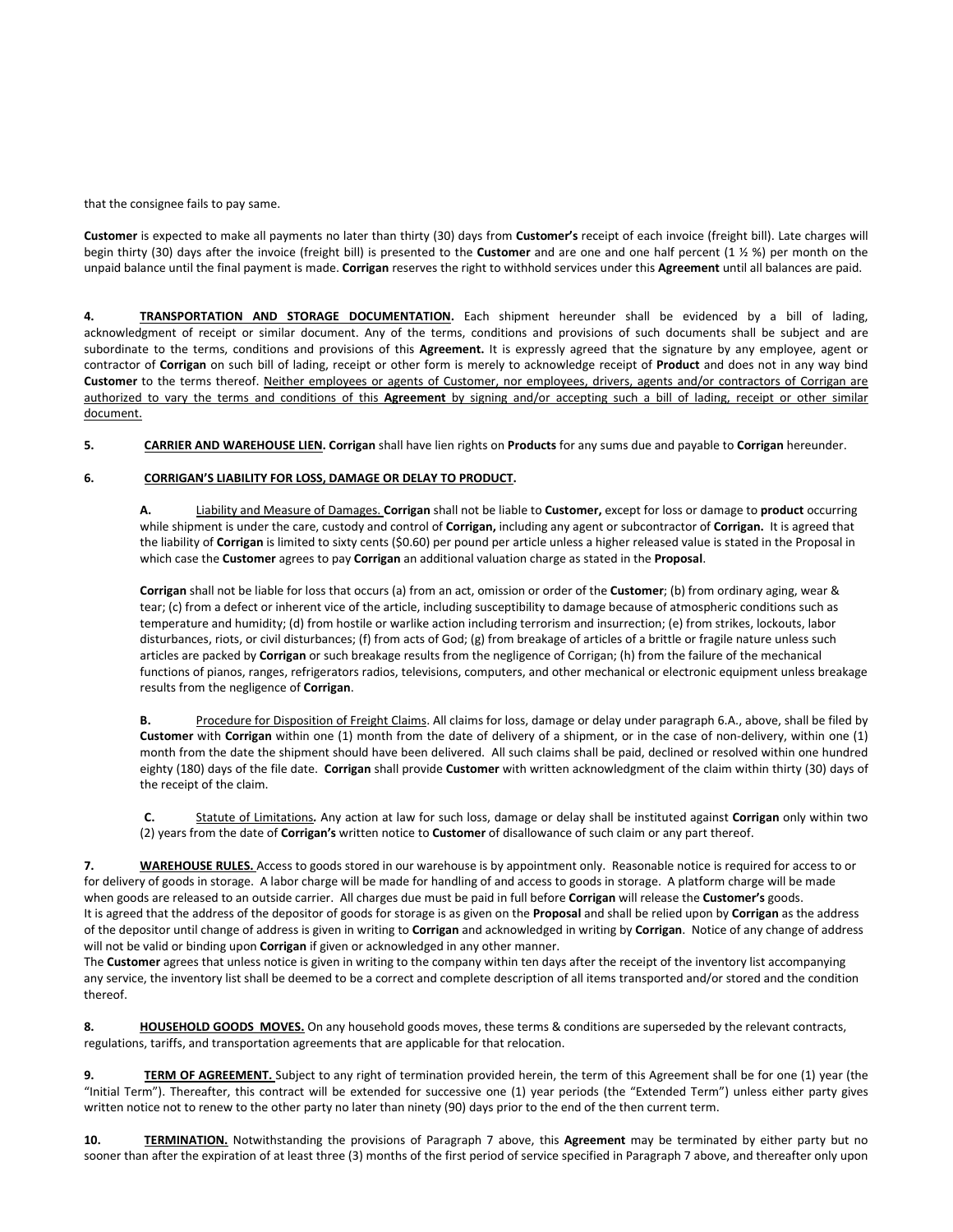thirty (30) days written notice from the terminating party to the non-terminating party.

**11. SURVIVAL OF WARRANTIES**. No termination of this **Agreemen**t shall cancel or otherwise discharge any obligations and liabilities of **Customer** and **Corrigan** which exist as of the date of termination, and all warranties and representations of either party shall survive termination.

**12. NATURE OF SERVICES AND WAIVER.** This **Agreement** is a contract within the meaning of 49 U.S.C. §14101(b)(l). Except as otherwise provided herein, **Corrigan** and **Customer** expressly waive any and all rights and remedies each may have under Part B of the ICCTA 49 U.S.C. §13101-14914, including by reference and for emphasis, but without limitation, 49 U.S.C. §§ 13706, 13707, 13708, 13709, 13704, 14705 and 14706, respectively, thereof. However, nothing in this **Agreement** shall be construed as waiving any provision governing **Corrigan's** compliance with any and all statutory registration, insurance and/or safety related requirements relative to motor carriers, such as **Corrigan**.

**13. INDEPENDENT CONTRACTOR STATUS OF CORRIGAN.** At all times during the term of this **Agreement**, **Corrigan** shall be and is an independent contractor and the persons operating **Corrigan's** vehicles and equipment shall not be the employees of **Customer**.

**14. NON-SOLICITATION OF EMPLOYEES.** During the term of this **Agreement,** and for one (1) year thereafter, **Customer** agrees not to solicit or employ any employees of **Corrigan** without prior written consent.

15. **AGREEMENT NON-EXCLUSIVE.** It is understood and agreed between the parties hereto that this is a non-exclusive agreement and that **Corrigan** shall be free to accept freight for transportation from Customers other than **Customer** and that **Customer** shall be free to tender freight for transportation to carriers other than **Corrigan**.

**16. ENTIRE UNDERSTANDING.** This **Agreement** and attached documents, including the **Proposal,** is the instrument that contains the entire understanding and contractual agreement between the parties with respect to the transportation services described herein. It cannot be amended except in a writing signed and dated by both parties as provided in Paragraph 17, below.

**17. CHANGES, MODIFICATIONS, AND ALTERATIONS.** The terms and conditions of this **Agreement** shall not be changed, modified, or altered by either party except by a written amendment which has been signed and dated by authorized representatives of both parties hereto. Verbal agreements and instructions which change, modify, or alter the terms or conditions contained within this written **Agreement** are not permitted and are not binding. Such changes are without force until they have been incorporated within an effective written amendment to this **Agreement** or a new agreement which replaces it. Amendments must be signed by authorized representatives of both parties before they can become effective. All amendments will be sequentially numbered and will show the effective date on the bottom of the first page (and also an expiration date if it is different from the original expiration date of this **Agreement**).

**18. INVALIDITY OF PROVISIONS.** Should any part of this **Agreement** for any reason be declared by any court of competent jurisdiction to be invalid, such decision shall not effect the validity of any remaining portion, which remaining portion shall continue in full force and effect as if this **Agreement** had been executed with the invalid portion hereof eliminated, it being the intention of the-parties that they would have executed the remaining portion of this **Agreement** without including any such part, parts or portions which may for any reason be hereafter declared invalid.

**19. FORCE MAJEURE.** Delays in the performance under this **Agreement** shall be excused, upon notice (when and where conditions allow) to the other party, when occasioned by war, civil commotion, acts of God, fire, authority of law, crop failure, strikes, the inherent nature of the goods, and other like occurrences, but only to the extent of the delay caused by such events *of force majeure* and only for so long as such *force majeure* continues; provided, however, that the party so excused from delay in performance shall have used its best efforts to avoid and/or remedy the effects of such *force majeure*. The volume to which **Customer** is committed as specified in this **Agreement** shall be reduced in proportion to any such delay caused by any such event of *force majeure*.

**20. ASSIGNMENT OF AGREEMENT.** The rights and obligations of this **Agreement** are personal to **Corrigan** and **Customer**. This **Agreement** shall not be assignable or otherwise transferable by either party, in whole or in part, without written consent of the other party.

**21. GOVERNING LAW.** This **Agreement** shall be governed by and construed in accordance with the laws of the United States or, alternatively, and depending on jurisdiction, the laws of the State of Michigan.

**22. ARBITRATION.** In order to resolve any dispute hereunder, the parties shall submit the matter to binding arbitration. Such arbitration shall be conducted: (a) in Farmington Hills, Michigan under the rules then in force of the American Arbitration Association ("AAA"), including one or more arbitrators as the parties may agree; or, alternatively, (b) the parties may proceed to arbitration in accordance with the rules and procedures promulgated by the Transportation Lawyers Association, a nonprofit organization. Any decision may include any remedy contemplated by this **Agreement** and any allocation of the administrative fees and expenses of such arbitration deemed just and equitable to the arbitrator.

**23. WAIVER AND DISCHARGE.** This **Agreement** may not be released, discharged, abandoned, changed, or modified in any manner except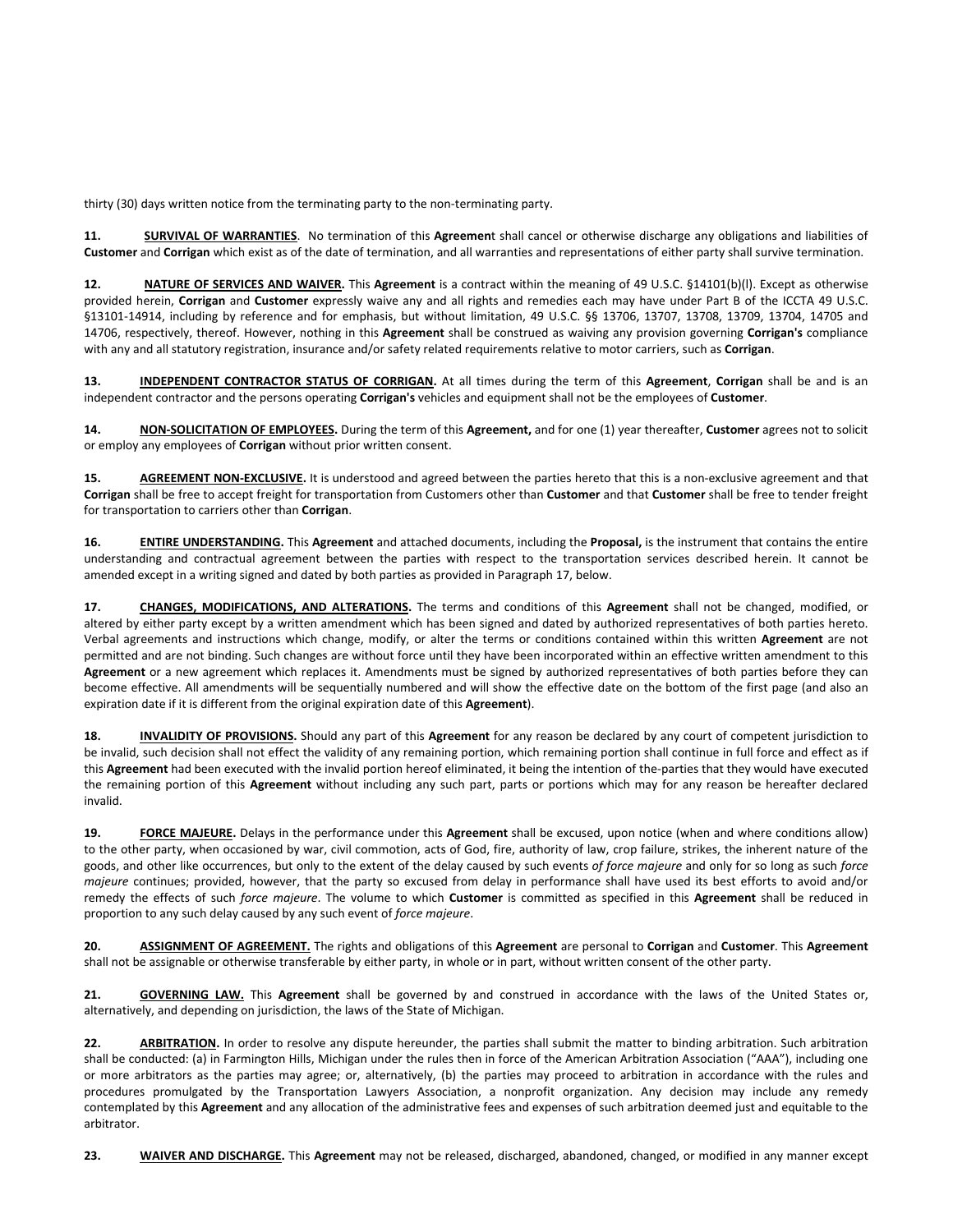by an instrument in writing signed on behalf of each of the parties hereto by their duly authorized representatives. The failure of any party hereto to enforce at any time any of the provisions of this **Agreement** shall in no way be construed to be a waiver of any such provision, or in any way to affect the validity of this **Agreement** or any part thereof or the right of any party thereafter to enforce each and every such provision. No waiver of any breach of this **Agreement** shall be held to be a waiver of any other or subsequent breach. In no event shall any part be liable for consequential, indirect special or incidental damages, whether based on contract, tort or any other legal theory.

**24. TITLES AND HEADINGS.** Titles and headings to sections herein are inserted for the convenience of reference only and are not intended to be a part of or to affect the meaning or interpretation of this **Agreement**.

**25. ATTACHMENTS.** The **Proposal,** as well as other attachments to this **Agreement** shall be construed with and as an integral part of this **Agreement** to the same extent as if it had been set forth verbatim herein.

**26. ENTIRE AGREEMENT.** This **Agreement** and the **Proposal** and documents signed by both parties and described in paragraph 24, above, represent the entire agreement of the parties.

**27. SEPARABILITY.** In the event that any phrase, clause, sentence, or other provision contained in this **Agreement** shall violate any applicable statute, ordinance, or rule of law, the same shall be ineffective to the extent of such violations without invalidating any other provision of this **Agreement**.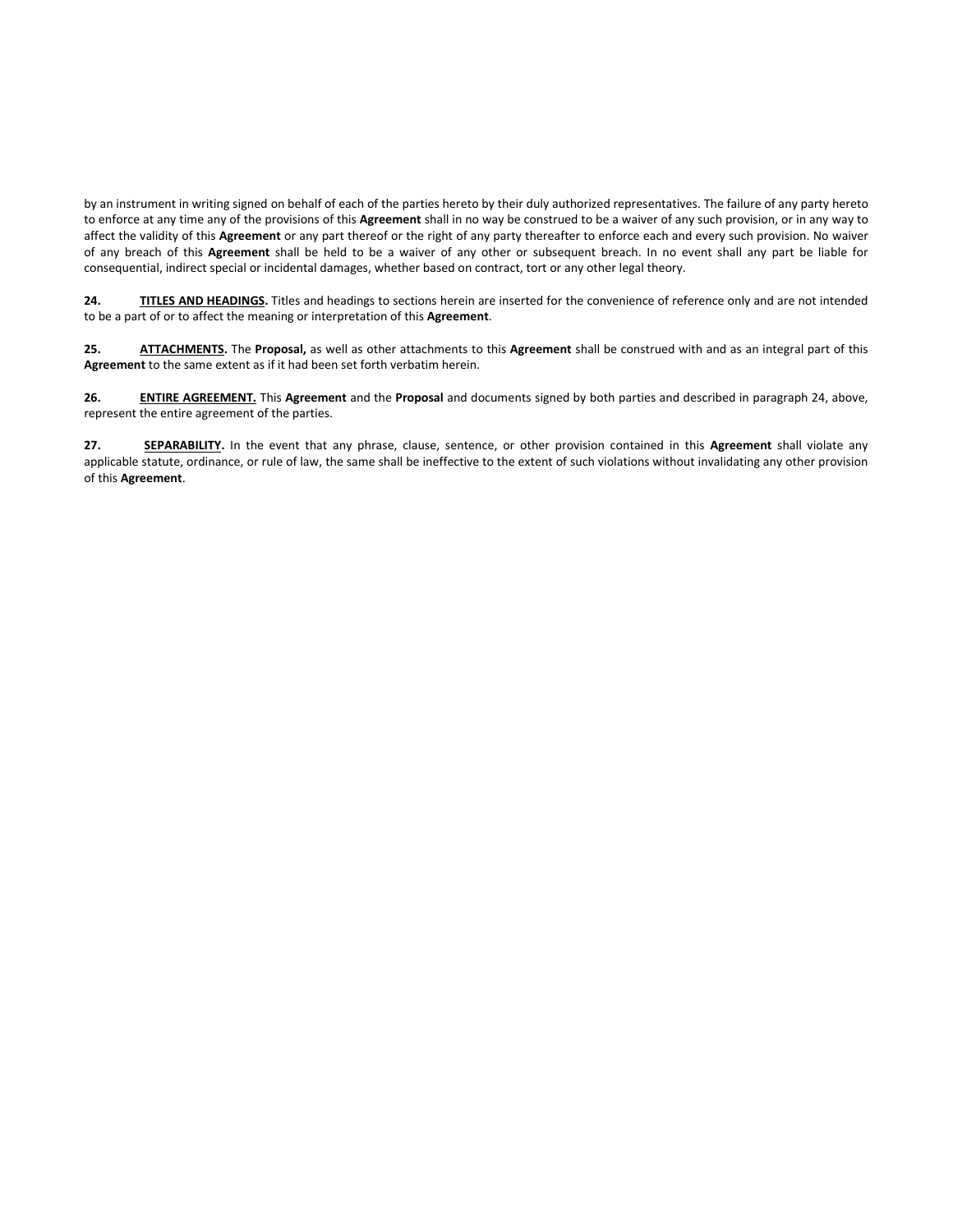

23923 Research Drive Farmington Hills MI 48335 | (800) 267-7442

# *Commercial Relocation Proposal*

### **Date of Proposal**

May 20, 2021

### **Grosse Pointe Public School System**

### **Origin**

Grosse Pointe North High School Book Storage Room

### **Dates of service**

June 14, 2021; on-site 8 – 10am September 3, 2021; on-site 8-10am

### **Scope of Work**

Supply and deliver 32 double-sided library carts

### **Proposed Rates**

| <b>Delivery</b>                                   | $2 \omega$ \$175.00                | \$350.00 |
|---------------------------------------------------|------------------------------------|----------|
| Rental                                            | 32 @ \$2.40/day/80 days \$6,144.00 |          |
| Pick-up                                           | $2 \omega$ \$175.00                | \$350.00 |
| Liability limited to \$0.60 per pound per article |                                    | NC.      |

**Total \$6,844.00**

| <b>CUSTOMER:</b> | <b>CORRIGAN:</b> |
|------------------|------------------|
| Signature:       | Signature:       |
| Printed:         | Printed:         |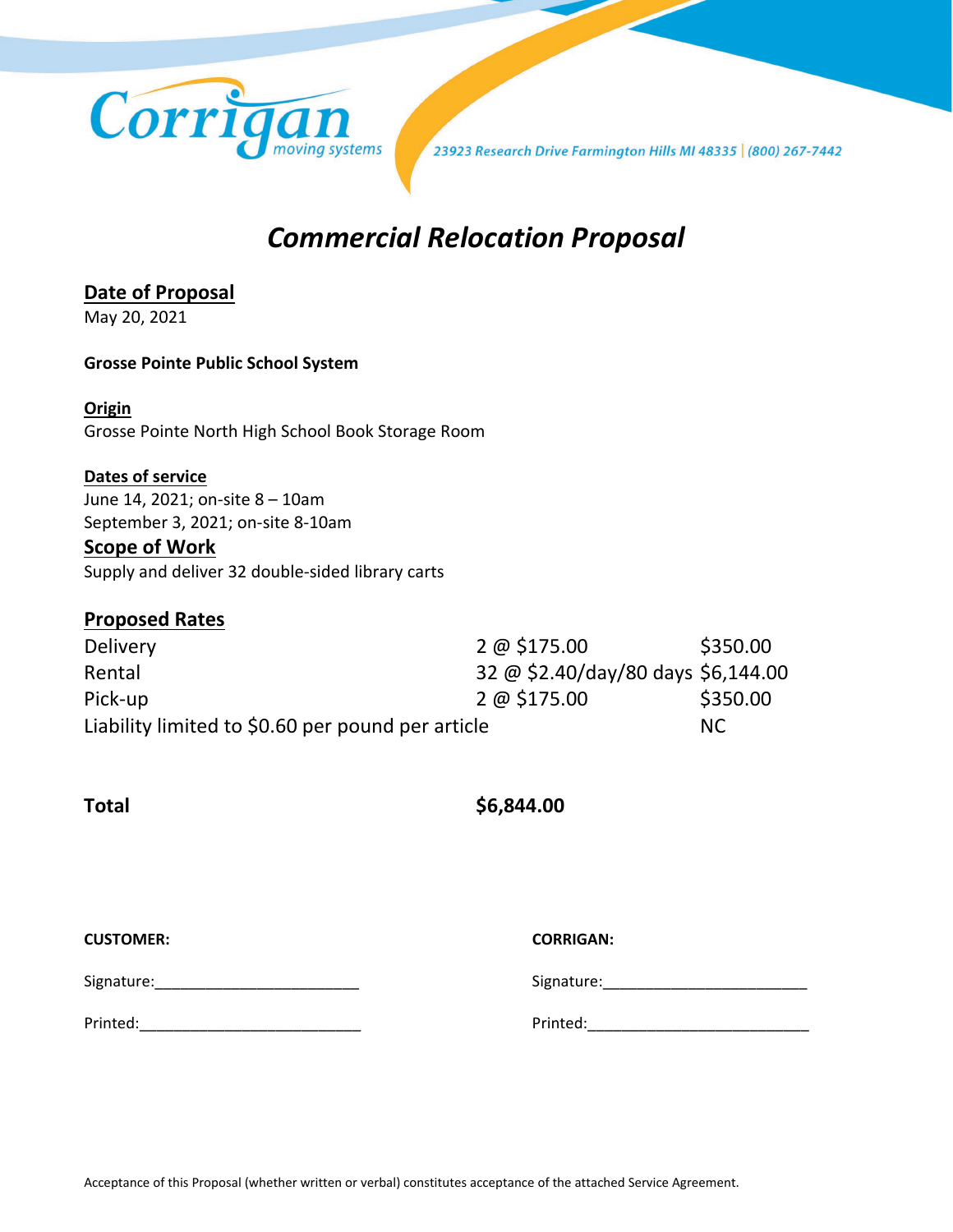### **SERVICE AGREEMENT**

This Service Agreement (**"Agreement"**) is made on the date shown on the attached Transportation and Storage Proposal ("**Proposal**"), by and between Corrigan Moving Systems, (**"Corrigan"**), and "**Customer"**. **Customer** and **Corrigan** intend that this **Agreement** shall govern any and all shipments accepted for delivery or storage by **Corrigan**.

**Customer** desires to utilize **Corrigan** to perform motor carrier services and warehousing ("**Transportation and Storage Services**") for the transportation and storage of any and all any finished or raw articles, materials, goods and/or commodities (**"Product"**) owned by; sold to or under the control of **Customer,** which may be tendered to **Corrigan** for transport. **Corrigan** desires to perform **Transportation Services** contemplated by this **Agreement,** subject to the terms and conditions described below. In consideration of the mutual covenants contained herein, and other good and valuable consideration, the receipt and sufficiency of which is hereby acknowledged, **Customer** and **Corrigan** agree as follows:

**1. Scope of Services. Corrigan** will perform the **Transportation and Storage Services** set forth in the attached **Proposal.** The **Proposal** describes the specific **Services** to be performed by **Corrigan** for **Customer**. Acceptance of the **Proposal** constitutes acceptance of this **Agreement.**

#### **2. Obligations and Covenants.**

- **A.** At all times during the term of this **Agreement, Corrigan** represents and warrants it shall:
	- (i) Provide sufficient personnel, equipment and materials to perform **Transportation and Storage Services**;
	- (ii) Use reasonable care and diligence as a skilled and experienced motor carrier and warehouse to minimize loss, damage, delay and destruction of **Products** transported;
	- (iii) Assume full responsibility for payment of all freight bills and other invoices for transportation, and other services, performed for its benefit by underlying drayage agents, contractors, and line-haul motor carriers.
	- (iv) Provide the **Transportation Services** promptly, efficiently, and safely with reasonable dispatch and an appropriate degree of professional care, skill and diligence, so as to meet the agreed upon delivery schedules.

**Corrigan** may refuse to handle or transport any **Product** it reasonably determines is not safe for handling or transportation and shall inform **Customer** promptly of any such refusal and the reasons therefore.

- **B.** At all times during the term of this **Agreement, Customer** shall:
	- (i) Own or have obtained necessary legal right and license to acquire, own, market, sell and ship **product** subject to this **Agreement**;
	- (ii) Pay to **Corrigan** for the **Transportation and Storage Services** performed under this **Agreement** in full compliance with paragraph 3, below and with the rates and charges set forth in the **Proposal**, attached;
	- (iii) Inform **Corrigan** of any changes that would affect the amount of work to be performed, including but not limited to, changes in schedule or any change in address of the point of origin or the destination;
	- (v) **I**dentify all **Product** tendered to **Corrigan** for transportation or storage, especially with regard to HAZMAT.
	- (vi) Accept financial responsibility for all delays in completion of the transportation caused by circumstances beyond **Corrigan's** control. Such circumstances include, but are not limited to, adverse weather conditions, highway obstructions, faulty or impassible highways or lack of capacity of a highway or bridge, riots, strikes, or military activities, malfunctioning of **Customer's** onsite equipment, impairment of access, unforeseen delays at the dock area, non-operation of elevators, presence of **Customer's** personnel, blocked entrances, additional items to be moved, changed plans of movement and inaccurate furniture placement graphs.

Notwithstanding any other provision of this **Agreement, Customer** agrees to indemnify **Corrigan** against any property loss, damage or injury, death or other liability, including fines, attorney's fees and related expenses, resulting from **Customer's** non-compliance with the obligations set forth in paragraph 2(B).

**3. CORRIGAN'S CHARGES**. **Corrigan's** charges for labor, equipment, and materials in connection with the **Transportation and Storage Services** are set forth in the **Proposal**. Rates are based on factors set forth in the **Proposal**, which is included as part of this **Agreement**. Such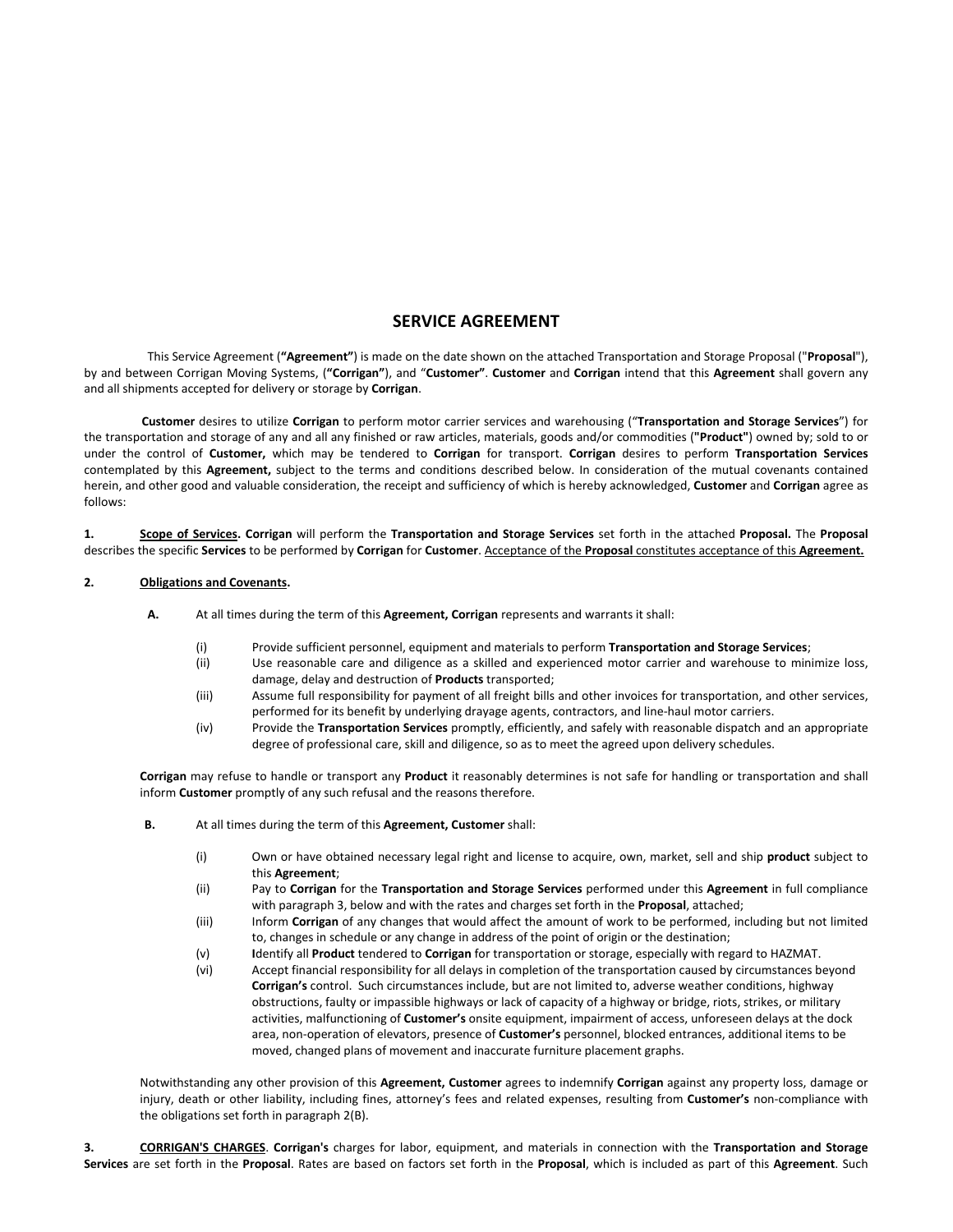rates, charges and rules, if any, shall apply to all **Product** shipped or received by **Customer** and/or third parties for **Customer's** account transported by **Corrigan,** either directly or indirectly, under this **Agreement.** Final charges will be based on actual time and materials. Labor rates are based on portal to portal time, expect as noted in the **Proposal**. Failure to notify **Corrigan** of cancellation or changes at least twenty-four (24) hours in advance to any scheduled **Transportation and Storage Services** may result in additional charges.

The parties hereto intend that all shipments hereunder shall be on a "freight prepaid" basis. To the extent of any shipments accepted by **Corrigan** that are shipped by **Customer** on a "collect" basis, **Customer** guarantees to **Corrigan** full and complete payment of any such charges in the event that the consignee fails to pay same.

**Customer** is expected to make all payments no later than thirty (30) days from **Customer's** receipt of each invoice (freight bill). Late charges will begin thirty (30) days after the invoice (freight bill) is presented to the **Customer** and are one and one half percent (1 ½ %) per month on the unpaid balance until the final payment is made. **Corrigan** reserves the right to withhold services under this **Agreement** until all balances are paid.

**4. TRANSPORTATION AND STORAGE DOCUMENTATION.** Each shipment hereunder shall be evidenced by a bill of lading, acknowledgment of receipt or similar document. Any of the terms, conditions and provisions of such documents shall be subject and are subordinate to the terms, conditions and provisions of this **Agreement.** It is expressly agreed that the signature by any employee, agent or contractor of **Corrigan** on such bill of lading, receipt or other form is merely to acknowledge receipt of **Product** and does not in any way bind Customer to the terms thereof. Neither employees or agents of Customer, nor employees, drivers, agents and/or contractors of Corrigan are authorized to vary the terms and conditions of this **Agreement** by signing and/or accepting such a bill of lading, receipt or other similar document.

**5. CARRIER AND WAREHOUSE LIEN. Corrigan** shall have lien rights on **Products** for any sums due and payable to **Corrigan** hereunder.

#### **6. CORRIGAN'S LIABILITY FOR LOSS, DAMAGE OR DELAY TO PRODUCT.**

**A.** Liability and Measure of Damages. **Corrigan** shall not be liable to **Customer,** except for loss or damage to **product** occurring while shipment is under the care, custody and control of **Corrigan,** including any agent or subcontractor of **Corrigan.** It is agreed that the liability of **Corrigan** is limited to sixty cents (\$0.60) per pound per article unless a higher released value is stated in the Proposal in which case the **Customer** agrees to pay **Corrigan** an additional valuation charge as stated in the **Proposal**.

**Corrigan** shall not be liable for loss that occurs (a) from an act, omission or order of the **Customer**; (b) from ordinary aging, wear & tear; (c) from a defect or inherent vice of the article, including susceptibility to damage because of atmospheric conditions such as temperature and humidity; (d) from hostile or warlike action including terrorism and insurrection; (e) from strikes, lockouts, labor disturbances, riots, or civil disturbances; (f) from acts of God; (g) from breakage of articles of a brittle or fragile nature unless such articles are packed by **Corrigan** or such breakage results from the negligence of Corrigan; (h) from the failure of the mechanical functions of pianos, ranges, refrigerators radios, televisions, computers, and other mechanical or electronic equipment unless breakage results from the negligence of **Corrigan**.

**B.** Procedure for Disposition of Freight Claims. All claims for loss, damage or delay under paragraph 6.A., above, shall be filed by **Customer** with **Corrigan** within one (1) month from the date of delivery of a shipment, or in the case of non-delivery, within one (1) month from the date the shipment should have been delivered. All such claims shall be paid, declined or resolved within one hundred eighty (180) days of the file date. **Corrigan** shall provide **Customer** with written acknowledgment of the claim within thirty (30) days of the receipt of the claim.

**C.** Statute of Limitations*.* Any action at law for such loss, damage or delay shall be instituted against **Corrigan** only within two (2) years from the date of **Corrigan's** written notice to **Customer** of disallowance of such claim or any part thereof.

**7. WAREHOUSE RULES.** Access to goods stored in our warehouse is by appointment only. Reasonable notice is required for access to or for delivery of goods in storage. A labor charge will be made for handling of and access to goods in storage. A platform charge will be made when goods are released to an outside carrier. All charges due must be paid in full before **Corrigan** will release the **Customer's** goods. It is agreed that the address of the depositor of goods for storage is as given on the **Proposal** and shall be relied upon by **Corrigan** as the address of the depositor until change of address is given in writing to **Corrigan** and acknowledged in writing by **Corrigan**. Notice of any change of address will not be valid or binding upon **Corrigan** if given or acknowledged in any other manner.

The **Customer** agrees that unless notice is given in writing to the company within ten days after the receipt of the inventory list accompanying any service, the inventory list shall be deemed to be a correct and complete description of all items transported and/or stored and the condition thereof.

8. **HOUSEHOLD GOODS MOVES.** On any household goods moves, these terms & conditions are superseded by the relevant contracts, regulations, tariffs, and transportation agreements that are applicable for that relocation.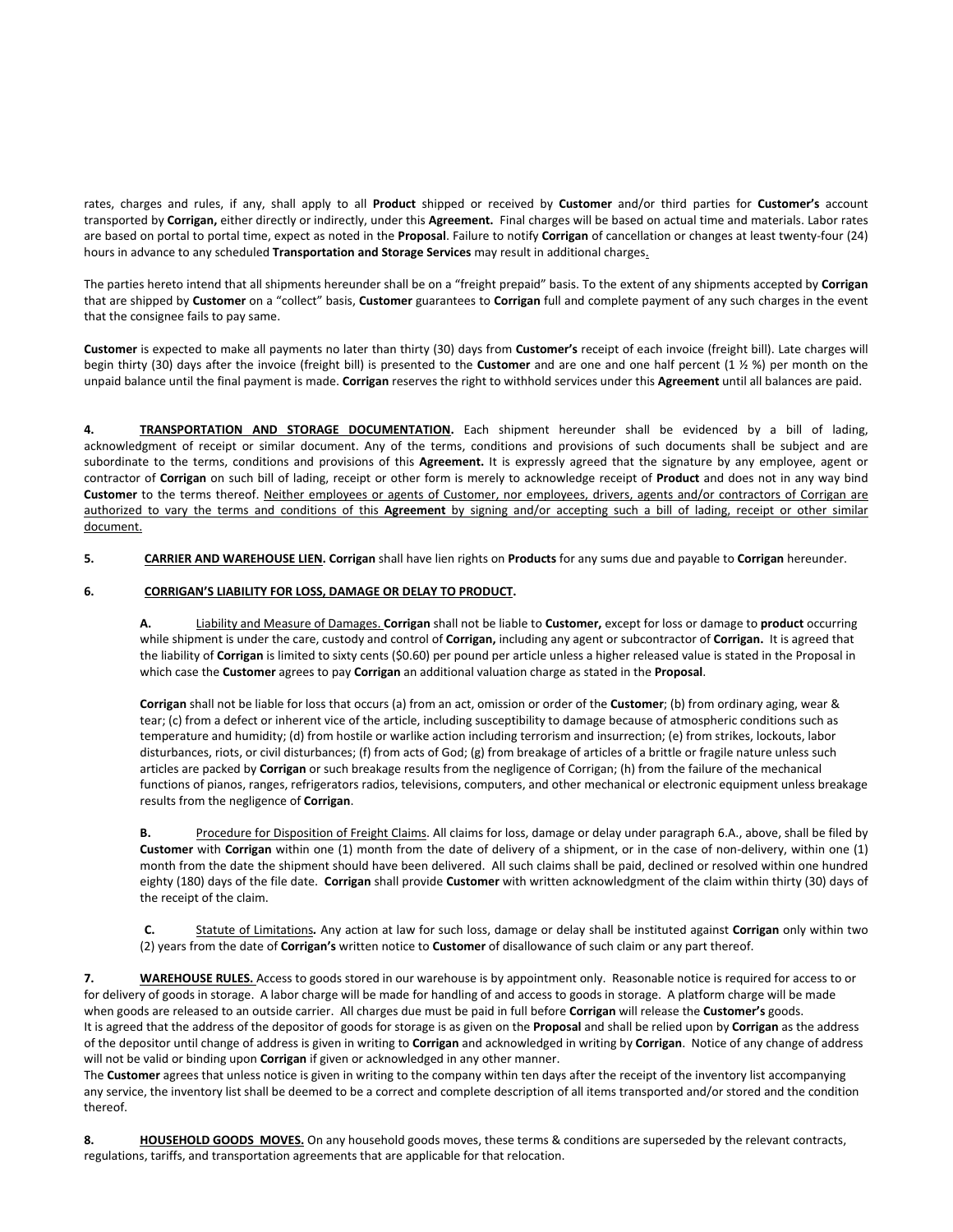**9. TERM OF AGREEMENT.** Subject to any right of termination provided herein, the term of this Agreement shall be for one (1) year (the "Initial Term"). Thereafter, this contract will be extended for successive one (1) year periods (the "Extended Term") unless either party gives written notice not to renew to the other party no later than ninety (90) days prior to the end of the then current term.

**10. TERMINATION.** Notwithstanding the provisions of Paragraph 7 above, this **Agreement** may be terminated by either party but no sooner than after the expiration of at least three (3) months of the first period of service specified in Paragraph 7 above, and thereafter only upon thirty (30) days written notice from the terminating party to the non-terminating party.

**11. SURVIVAL OF WARRANTIES**. No termination of this **Agreemen**t shall cancel or otherwise discharge any obligations and liabilities of **Customer** and **Corrigan** which exist as of the date of termination, and all warranties and representations of either party shall survive termination.

**12. NATURE OF SERVICES AND WAIVER.** This **Agreement** is a contract within the meaning of 49 U.S.C. §14101(b)(l). Except as otherwise provided herein, **Corrigan** and **Customer** expressly waive any and all rights and remedies each may have under Part B of the ICCTA 49 U.S.C. §13101-14914, including by reference and for emphasis, but without limitation, 49 U.S.C. §§ 13706, 13707, 13708, 13709, 13704, 14705 and 14706, respectively, thereof. However, nothing in this **Agreement** shall be construed as waiving any provision governing **Corrigan's** compliance with any and all statutory registration, insurance and/or safety related requirements relative to motor carriers, such as **Corrigan**.

**13. INDEPENDENT CONTRACTOR STATUS OF CORRIGAN.** At all times during the term of this **Agreement**, **Corrigan** shall be and is an independent contractor and the persons operating **Corrigan's** vehicles and equipment shall not be the employees of **Customer**.

**14. NON-SOLICITATION OF EMPLOYEES.** During the term of this **Agreement,** and for one (1) year thereafter, **Customer** agrees not to solicit or employ any employees of **Corrigan** without prior written consent.

15. **AGREEMENT NON-EXCLUSIVE.** It is understood and agreed between the parties hereto that this is a non-exclusive agreement and that **Corrigan** shall be free to accept freight for transportation from Customers other than **Customer** and that **Customer** shall be free to tender freight for transportation to carriers other than **Corrigan**.

**16. ENTIRE UNDERSTANDING.** This **Agreement** and attached documents, including the **Proposal,** is the instrument that contains the entire understanding and contractual agreement between the parties with respect to the transportation services described herein. It cannot be amended except in a writing signed and dated by both parties as provided in Paragraph 17, below.

**17. CHANGES, MODIFICATIONS, AND ALTERATIONS.** The terms and conditions of this **Agreement** shall not be changed, modified, or altered by either party except by a written amendment which has been signed and dated by authorized representatives of both parties hereto. Verbal agreements and instructions which change, modify, or alter the terms or conditions contained within this written **Agreement** are not permitted and are not binding. Such changes are without force until they have been incorporated within an effective written amendment to this **Agreement** or a new agreement which replaces it. Amendments must be signed by authorized representatives of both parties before they can become effective. All amendments will be sequentially numbered and will show the effective date on the bottom of the first page (and also an expiration date if it is different from the original expiration date of this **Agreement**).

**18. INVALIDITY OF PROVISIONS.** Should any part of this **Agreement** for any reason be declared by any court of competent jurisdiction to be invalid, such decision shall not effect the validity of any remaining portion, which remaining portion shall continue in full force and effect as if this **Agreement** had been executed with the invalid portion hereof eliminated, it being the intention of the-parties that they would have executed the remaining portion of this **Agreement** without including any such part, parts or portions which may for any reason be hereafter declared invalid.

**19. FORCE MAJEURE.** Delays in the performance under this **Agreement** shall be excused, upon notice (when and where conditions allow) to the other party, when occasioned by war, civil commotion, acts of God, fire, authority of law, crop failure, strikes, the inherent nature of the goods, and other like occurrences, but only to the extent of the delay caused by such events *of force majeure* and only for so long as such *force majeure* continues; provided, however, that the party so excused from delay in performance shall have used its best efforts to avoid and/or remedy the effects of such *force majeure*. The volume to which **Customer** is committed as specified in this **Agreement** shall be reduced in proportion to any such delay caused by any such event of *force majeure*.

**20. ASSIGNMENT OF AGREEMENT.** The rights and obligations of this **Agreement** are personal to **Corrigan** and **Customer**. This **Agreement** shall not be assignable or otherwise transferable by either party, in whole or in part, without written consent of the other party.

**21. GOVERNING LAW.** This **Agreement** shall be governed by and construed in accordance with the laws of the United States or, alternatively, and depending on jurisdiction, the laws of the State of Michigan.

22. **ARBITRATION.** In order to resolve any dispute hereunder, the parties shall submit the matter to binding arbitration. Such arbitration